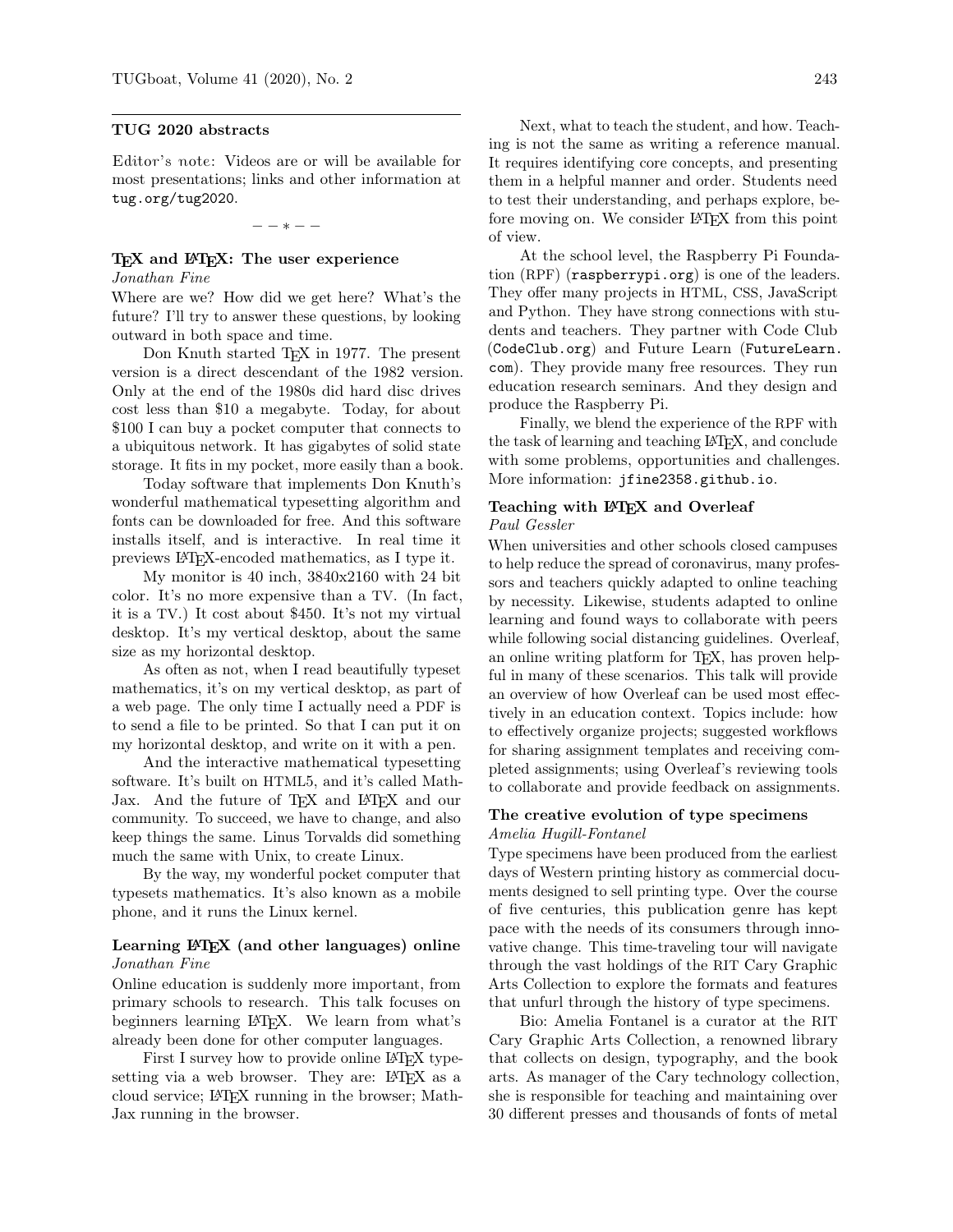and wood type. She is actively involved in the international printing community, holding executive board positions with the American Printing History Association and the Hamilton Wood Type and Printing Museum.

#### T<sub>E</sub>X and global mathematics

# Patrick Ion

TEX was developed as a way of communicating mathematics. It has been very successful for that and much more. But T<sub>EX</sub> did not completely dominate publishing, though it much expanded the community able to write mathematics directly. MathML (Mathematics Markup Language) was specified as a markup for mathematics in the W3C (World Wide Web Consortium) context; it is both officially part of the web's basic HTML and an ISO standard. The idea that there should be a Global Digital Mathematics Library (GDML) is an obvious one. There's an International Mathematical Knowledge Trust (IMKT) devoted to eventually realizing a GDML, growing out of efforts by the International Mathematical Union. Some of how the present situation came to be and what's evolving now will be examined. For a historical marker see my article MathML: A key to math on the web, TUGboat 20:3 (1999), pp.167–175, [tug.org/TUGboat/tb20-3/tb64ion.pdf](https://tug.org/TUGboat/tb20-3/tb64ion.pdf).

### HarfBuzz in LuaL<sup>AT</sup>FX

#### Marcel Krüger

Starting with T<sub>E</sub>X Live 2020, LuaL<sup>AT</sup>E<sub>X</sub> uses the luahbtex engine instead of luatex, and therefore allows the use of HarfBuzz instead of the ConTEXtderived font shaper. This presentation tries to answer some of the most important questions about this change, e.g.,

- How does this affect existing documents?
- How can this system be used?
- How does this help typesetting of scripts with which LuaL<sup>AT</sup>EX has always had problems?
- Why would I want to use this even for documents in scripts which are well supported by the existing shaper?
- In which cases would you not want to use HarfBuzz?
- $\bullet\,$  How does this compare to XTIEX's font handling?

# MetaPost-based, dynamic extensible delimiters for LuaTFX

## Marcel Krüger

TEX's math mode has always had support for extensible delimiters which can grow according to the content delimited by them, but these have been based on vertically stacking repeated parts. While this can

often provide decent results, it leaves a lot to be desired, especially for round or angle brackets. Given that LuaTEX includes, with luamplib, a MetaFontderived system, it should be possible to dynamically instantiate meta fonts with exactly the right delimiter size, without any restrictions regarding their composition. This presentation shows one implementation of this, which builds on MetaType1/AlgoType in order to output high quality, and potentially even fully hinted, vector glyphs which properly integrate into a modern LuaTEX document.

## Pandoc for TEXnicians - TUG 2020 keynote address

#### John MacFarlane

I will give an overview of the document conversion program pandoc ([pandoc.org](https://pandoc.org)), with an emphasis on how it might be useful to people who are already comfortable using LATEX to prepare documents. In the first part, I'll discuss the use of pandoc to convert between LATEX and other common formats, including Microsoft Word docx and HTML. In the second part, I'll give some reasons why even a seasoned TEXnician might want to consider writing documents in pandoc's extended Markdown instead of LATFX, and I'll teach some tricks that can be used to recover the tremendous power and flexibility of LAT<sub>EX</sub> in this simpler idiom.

# CMaps, Virtual fonts, ActualText for reliable text extraction and accessibility Ross Moore

The single most critical factor for document content to be accessible is that text can be extracted reliably and accurately. For a PDF file, the CMap structure gives a mapping of each character in a font to a corresponding Unicode code point. The pdfTEX and dvipdfmx engines have different ways to attach a CMap resource to font instances within PDF files. While it is a vital piece, the CMap is not the whole story; since the same character from the same font can be used in different ways. This is most apparent in a "fake" small-caps font, where uppercase glyphs are drawn from the same base font, but at reduced size using the virtual font mechanism. By defining a second virtual font instance, and attaching a customised CMap file and map file entry, the lowercase letters of a faked small-caps font can be correctly extracted as lowercase Latin letters.

Accented Latin letters are often constructed within virtual fonts by placing the accent first, then the base. This is counter to Unicode where the combining accent character comes after the base. By rearranging the virtual font description this order can be changed, allowing text-extraction of correctly